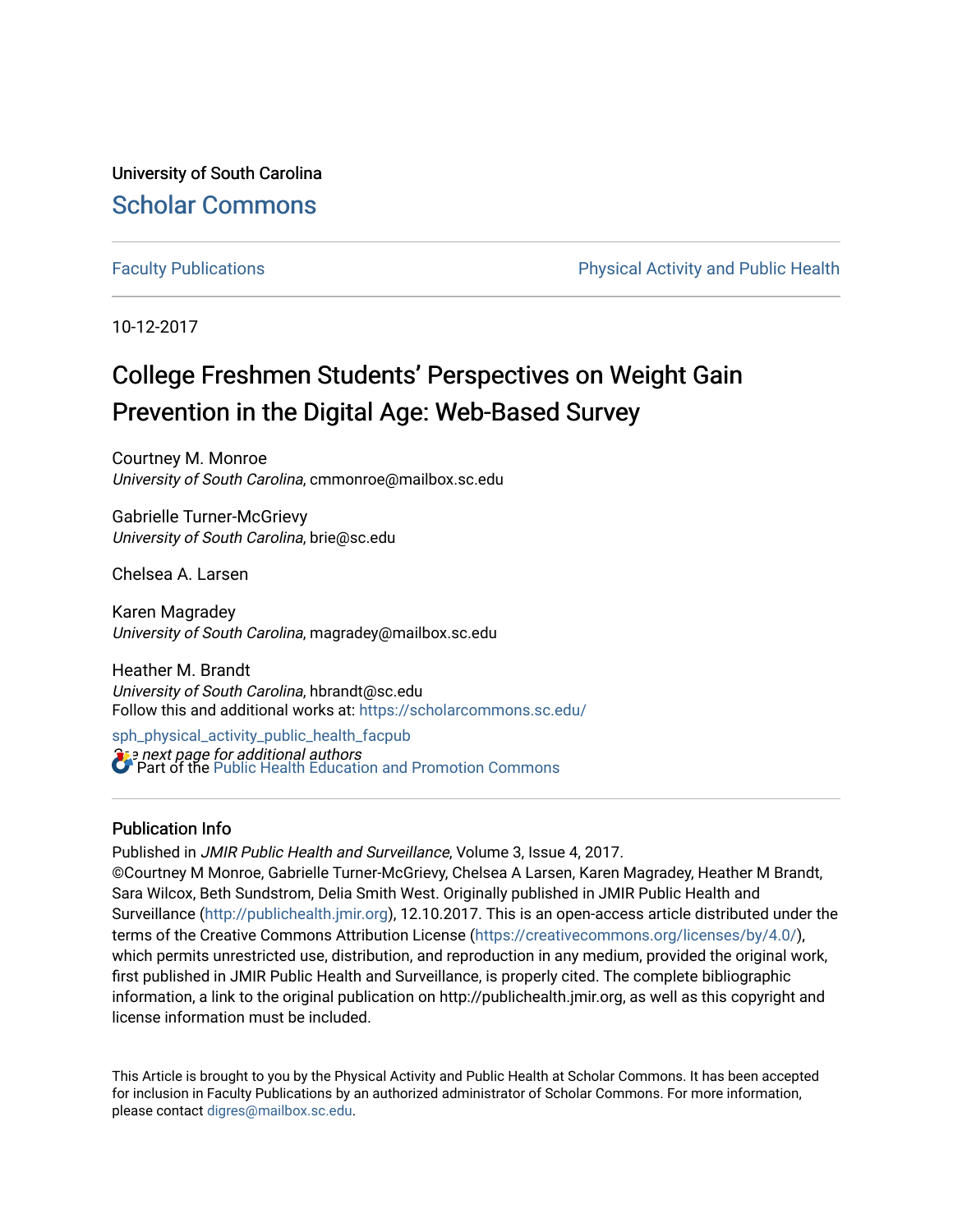## Author(s)

Courtney M. Monroe, Gabrielle Turner-McGrievy, Chelsea A. Larsen, Karen Magradey, Heather M. Brandt, Sara Wilcox, Beth Sundstrom, and Delia Smith West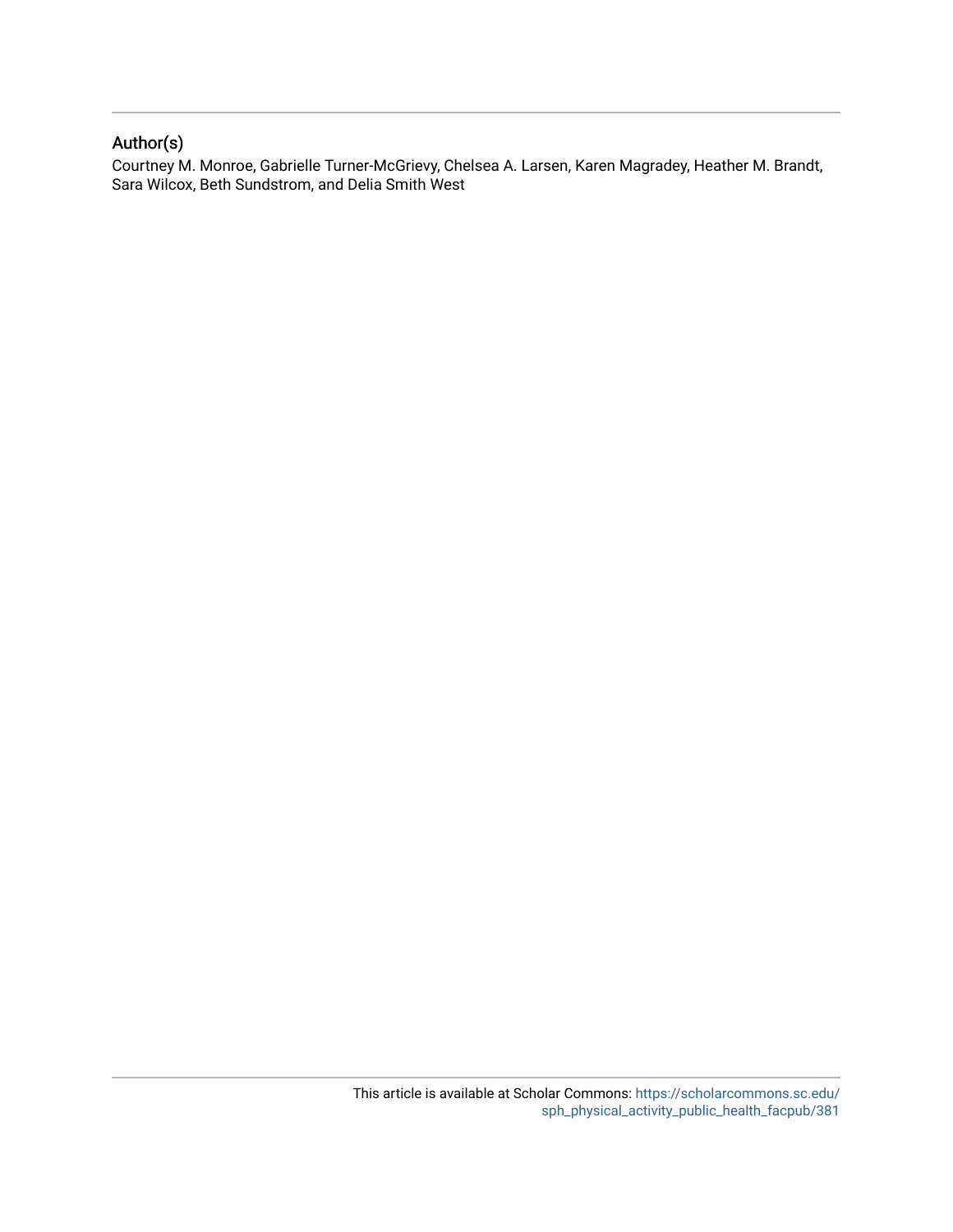## **Original Paper**

# College Freshmen Students' Perspectives on Weight Gain Prevention in the Digital Age: Web-Based Survey

Courtney M Monroe<sup>1</sup>, PhD; Gabrielle Turner-McGrievy<sup>1</sup>, PhD; Chelsea A Larsen<sup>1</sup>, MPH, CHES; Karen Magradey<sup>1</sup>, B.S.; Heather M Brandt<sup>1</sup>, PhD; Sara Wilcox<sup>1</sup>, PhD; Beth Sundstrom<sup>2</sup>, PhD; Delia Smith West<sup>1</sup>, PhD

<sup>1</sup>Arnold School of Public Health, University of South Carolina, Columbia, SC, United States

<sup>2</sup>Department of Communication, College of Charleston, Charleston, SC, United States

## **Corresponding Author:**

Courtney M Monroe, PhD Arnold School of Public Health, University of South Carolina 915 Greene St. Discovery I, Suite 403G Columbia, SC, 29208 United States Phone: 1 8035765808 Fax: 1 8037775457 Email: [cmmonroe@mailbox.sc.edu](mailto:cmmonroe@mailbox.sc.edu)

## *Abstract*

**Background:** College freshmen are highly vulnerable to experiencing weight gain, and this phenomenon is associated with an increased risk of chronic diseases and mortality in older adulthood. Technology offers an attractive and scalable way to deliver behavioral weight gain prevention interventions for this population. Weight gain prevention programs that harness the appeal and widespread reach of Web-based technologies (electronic health or eHealth) are increasingly being evaluated in college students. Yet, few of these interventions are informed by college students' perspectives on weight gain prevention and related lifestyle behaviors.

**Objective:** The objective of this study was to assess college freshmen students' concern about weight gain and associated topics, as well as their interest in and delivery medium preferences for eHealth programs focused on these topics.

**Methods:** Web-based surveys that addressed college freshmen students' (convenience sample of N=50) perspectives on weight gain prevention were administered at the beginning and end of the fall 2015 semester as part of a longitudinal investigation of health-related issues and experiences in first semester college freshmen. Data on weight gain prevention-related concerns and corresponding interest in eHealth programs targeting topics of potential concern, as well as preferred program delivery medium and current technology use were gathered and analyzed using descriptive statistics.

**Results:** A considerable proportion of the freshmen sample expressed concern about weight gain (74%, 37/50) and both traditional (healthy diet: 86%, 43/50; physical activity: 64%, 32/50) and less frequently addressed (stress: 82%, 41/50; sleep: 74%, 37/50; anxiety and depression: 60%, 30/50) associated topics within the context of behavioral weight gain prevention. The proportion of students who reported interest in eHealth promotion programs targeting these topics was also generally high (ranging from 52% [26/50] for stress management to 70% [35/50] for eating a healthy diet and staying physically active). Email was the most frequently used electronic platform, with 96% (48/50) of students reporting current use of it. Email was also the most frequently cited preferred eHealth delivery platform, with 86% (43/50) of students selecting it. Facebook was preferred by the second greatest proportion of students (40%, 20/50).

**Conclusions:** Most college freshmen have concerns about an array of weight gain prevention topics and are generally open to the possibility of receiving eHealth interventions designed to address their concerns, preferably via email compared with popular social media platforms. These preliminary findings offer a foundation to build upon when it comes to future descriptive investigations focused on behavioral weight gain prevention among college freshmen in the digital age.

*(JMIR Public Health Surveill 2017;3(4):e71)* doi: [10.2196/publichealth.7875](http://dx.doi.org/10.2196/publichealth.7875)

## **KEYWORDS**

[XSL](http://www.w3.org/Style/XSL)•FO **[RenderX](http://www.renderx.com/)**

weight gain prevention; college freshmen; social media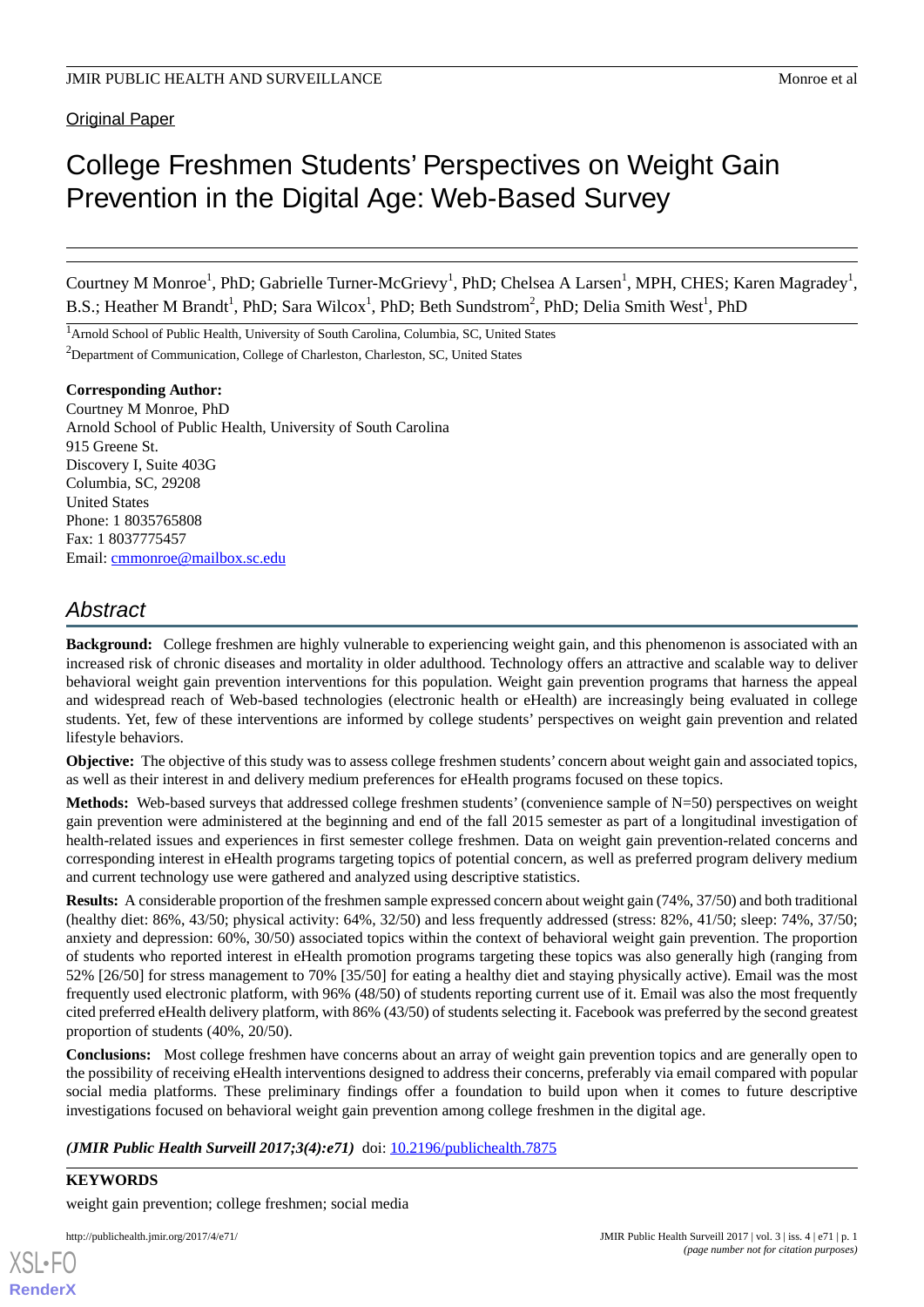## *Introduction*

## **Background**

It is well established that weight gain and the onset of obesity are common in college students [\[1](#page-8-0)]. Over one-third of college students were overweight or obese in 2016 [[2\]](#page-8-1). Although both men and women are vulnerable to weight gain across each year of college [[3](#page-8-2)[-6](#page-8-3)], freshmen are at the highest risk for the greatest weight increases [[4\]](#page-8-4). Weight gain during young adulthood is associated with an increased risk of chronic disease and mortality in older adulthood [\[7](#page-8-5)-[9](#page-8-6)]. Lifestyle behaviors such as physical inactivity, unhealthy diet, poor sleep habits, and inadequate stress management have been linked to weight gain [[10](#page-8-7)[-15](#page-8-8)]. Behavioral interventions can address these topics and thus potentially attenuate adverse weight gain [\[16](#page-8-9)].

Technology represents a particularly attractive and scalable platform for behavioral weight gain prevention interventions in college students. Nearly all (99%) college students regularly use the Internet [[17\]](#page-8-10) to access information and socialize with others via nonmobile and mobile devices, especially through Web-based social media platforms. Most college students (80%) report using Web-based social networks (eg, Facebook, Instagram, and Twitter) [\[17](#page-8-10)]. Increasingly, weight gain prevention programs that capitalize on the appeal and widespread reach of Web-based technologies (ie, programs that represent one area of the Internet or electronic health [eHealth] interventions) [\[18](#page-9-0)] are being evaluated in college students [[19](#page-9-1)[-23](#page-9-2)], and these studies [\[19](#page-9-1)-[23\]](#page-9-2) have shown mixed findings for effectively promoting maintenance of current weight. Moreover, few of these weight gain prevention interventions [[21\]](#page-9-3) are informed by college students'perspectives on this topic (ie, concerns about weight gain and associated lifestyle behaviors, interest in the specific components that might be included in a comprehensive eHealth weight gain prevention program, and preferred delivery medium). Indeed, findings from a recent systematic review of literature, focused in part on weight gain prevention in young adults, prompted a call to better understand young adults' attitudes toward engaging in healthy lifestyle behaviors, as well as their weight gain prevention intervention preferences [[16\]](#page-8-9). Such formative information is critical for designing effective technology-based, weight gain prevention interventions for college students, including the subgroup most susceptible to experiencing this phenomenon—freshmen.

Concerns regarding physical inactivity and poor dietary habits among college freshmen have been described previously [[24](#page-9-4)[-26](#page-9-5)], but these studies do not provide a detailed assessment of the range of topics relevant to effective weight gain prevention. Furthermore, a national survey by the American College Health Association [[27\]](#page-9-6) reported that two-thirds of college students are interested in receiving information about physical activity and diet, but only a few previous studies have measured interest in [[28\]](#page-9-7) and preferred delivery medium [\[28](#page-9-7)[,29](#page-9-8)] for receiving an eHealth intervention focused on the promotion of healthy weight [\[28](#page-9-7)] or physical activity and diet [\[29](#page-9-8)]. One of these studies focused solely on young adult women and weight loss [[28\]](#page-9-7), and both studies do not differentiate among

popular social media platforms [\[28](#page-9-7),[29\]](#page-9-8). There is a clear need to continue to build upon this small research base and address these topics within the context of weight gain prevention. Doing so will further help guide investigators and practitioners interested in efficiently and effectively addressing college freshmen weight gain via refined, technology-oriented approaches.

### **Objective**

Thus, the primary purpose of this study was to collectively gauge college freshmen students'level of concern about weight gain prevention topics, level of interest in and preferred delivery platforms for eHealth programs focused on these topics, and technology use in general and for the purposes of maintaining current weight.

## *Methods*

## **Study Design**

Survey data concerning college freshmen students'perspectives on weight gain prevention were collected as part of a longitudinal investigation focused on health issues and first semester experiences of college freshmen. Specifically, two separate Web-based surveys were administered to a sample of male and female college freshmen at the beginning (baseline) and end (follow-up) of the fall semester.

#### **Participant Recruitment and Eligibility**

A convenience sample of incoming college freshmen was recruited from a large public university in the Southeastern United States during the first 2 weeks of the fall semester via fliers distributed around campus, as well as the direct distribution of fliers in conjunction with verbal invitations in large freshmen classes and at the student union. Individuals had to be self-identified first-year college freshmen with Internet access to participate in the study.

#### **Procedures**

The recruitment fliers provided the directions and link (URL) needed to access the baseline Web-based survey. Before the completion of this survey, participants gave informed consent via a secure website. The survey was available to complete beginning the first day of class (August 20, 2015) and ending on September 2, 2015. Participants received an email 11 weeks later, at the end of the fall semester, asking them to complete the follow-up Web-based survey. The opportunity to complete this follow-up assessment occurred over a 1-month time period (November 4, 2015-November 30, 2015). Participants who completed the Web-based surveys were eligible for a gift card drawing (US \$50 drawing at baseline and US \$100 drawing at follow-up). The study was approved by the University of South Carolina's institutional review board.

#### **Survey Measures**

The baseline and follow-up surveys were developed and administered via a secure website (Qualtrics, Provo, Utah). Variables of present interest measured as part of either the baseline survey or follow-up survey are described below.

```
XS • FO
RenderX
```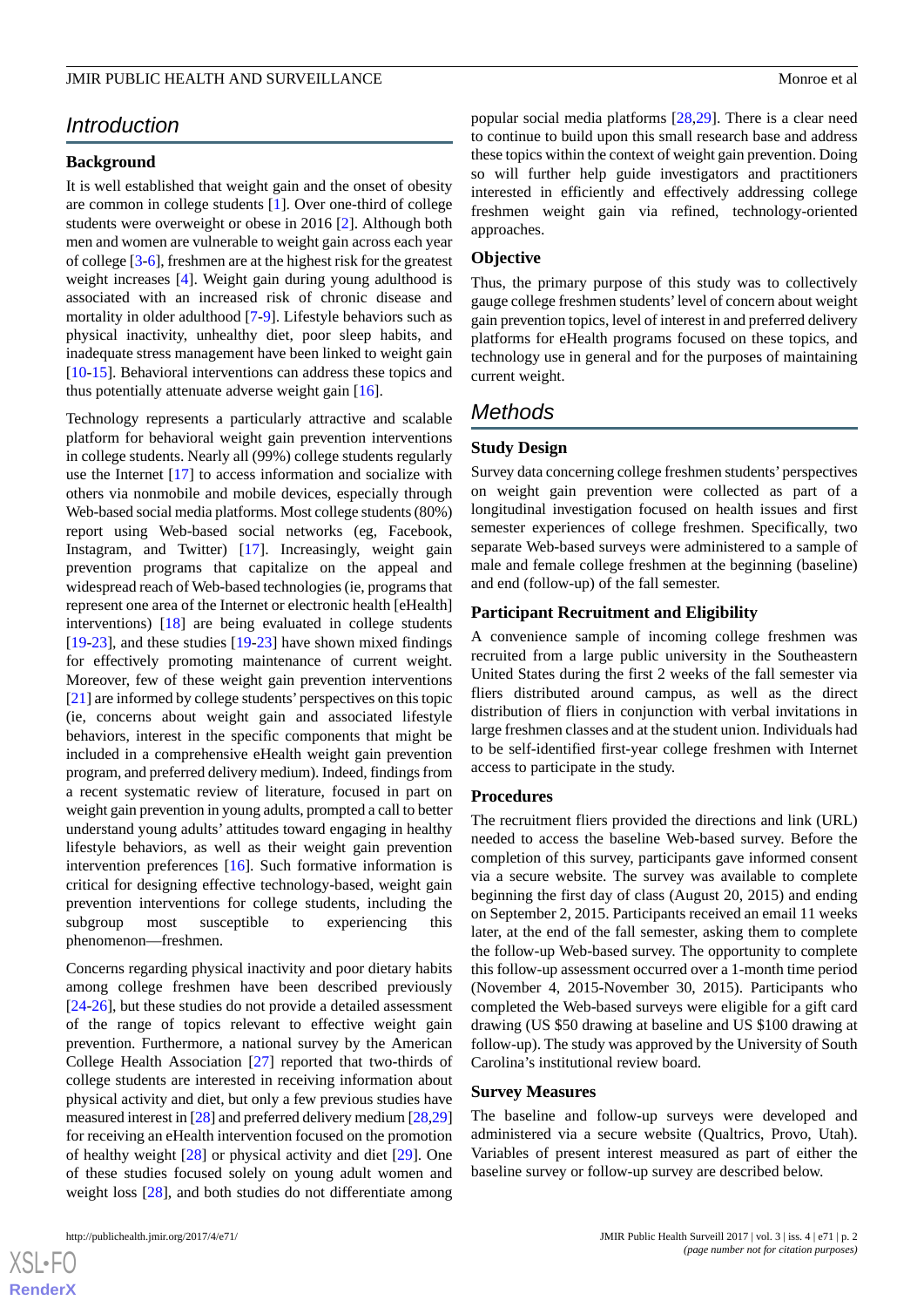## *Concern About Weight Gain Prevention and Associated Topics*

As part of the follow-up survey, students reported their level of concern about six specific health topics (ie, weight gain, stress management, getting enough sleep, anxiety and depression, eating a healthy diet, and maintaining physical activity during the freshmen year) on a 4-point Likert scale (not concerned, neutral, somewhat concerned, and very concerned).

## *Interest in eHealth Promotion Programs and Preferred Delivery Platform*

As part of the follow-up survey, students were asked to respond to the following item: "Please rate how interested you might be in an eHealth promotion program (such as through Facebook, Twitter, Instagram, etc) tailored to college freshmen on these different topics." Students specifically rated their level of interest on different health topics relevant to weight gain prevention (ie, maintaining a healthy weight, staying physically active, eating healthy on campus, handling stress, depression and anxiety, and adequate sleep) on a 4-point Likert scale (not interested, neutral, somewhat interested, and very interested). Students also responded to the following item on the baseline survey: "If you were to receive health information delivered by social media, which would be your preferred platforms from which to get the health promotion information? Please select up to 3 to indicate your top 3 choices." Response options to this item included the following: email, Twitter, Facebook, Instagram, Vine, private discussion board or bulletin board or forum, Snapchat, other (specify), and would prefer not to receive health information via social media.

## *Technology Use*

Students indicated which popular electronic platforms they used regularly via the baseline survey (ie, email, Twitter, Facebook, Instagram, Vine, private discussion board or bulletin board or forum, Snapchat, other [specify], and do not use any social media or electronic platforms) [[30,](#page-9-9)[31](#page-9-10)].

## *Weight Gain Prevention Practices*

## **Self-Weighing**

Students reported their frequency of self-weighing on the baseline survey (ie, 1 time/day, 1 time/week, a few times/month, or less often or never).

## **Self-Monitoring of Diet and Physical Activity**

Students also responded to items about whether or not they used a smartphone app to track diet, used a smartphone app to track physical activity, and used a wearable physical activity monitoring device on the follow-up survey.

## *Demographics*

Demographic data, specifically age, sex, race, and ethnicity, were obtained as part of the baseline survey.

## *Height, Body Weight, and Body Mass Index*

Students reported their height and body weight via the baseline Web-based survey. Body mass index was calculated as weight  $(kg)/height (m<sup>2</sup>).$ 

## **Statistical Analyses**

Statistical analyses were conducted using the statistical package for the social sciences (SPSS) version 22.0 for Windows (IBM Corp). Descriptive statistics were calculated for all variables. Means and standard deviations (SDs) are presented for continuous variables. Frequencies and percentages are presented for categorical variables. For the items addressing level of concern about specific health topics, very concerned and somewhat concerned response categories were aggregated to highlight the collective proportion for which there was at least some level of concern. Similarly, for the items indicating degree of interest in eHealth promotion programs focused on different topics, very interested and somewhat interested responses were coalesced to highlight the collective proportion who expressed at least some interest. Independent *t*tests and chi-square analyses were used to measure differences in baseline characteristics between study completers and noncompleters. A *P* value of less than .05 was used to determine statistical significance.

## *Results*

## **Sample Characteristics**

Fifty-five college freshmen enrolled in the study and completed the baseline survey. Fifty (91%, 50/55) also completed the follow-up survey. Those who completed both surveys averaged 18.3 years of age (SD 0.6) and were predominantly white and normal weight. Two-thirds were women ([Table 1](#page-5-0)). There were no significant differences in any baseline variables between the study completers and noncompleters. Analyses focused on those who completed both surveys and thus provided responses for all variables of present interest.

## **Survey Findings**

[Table 1](#page-5-0) summarizes demographic and physical characteristics, reported health concerns, interest in eHealth programs, and weight gain prevention practices among the sample. Three-fourths of students reported being concerned about weight gain during their first college semester, and an even greater proportion reported being concerned about eating a healthy diet (86%, 43/50) and managing stress (82%, 41/50). A low proportion of students reported engaging in empirically validated weight gain prevention strategies [\[26](#page-9-5),[32](#page-9-11)[,33](#page-9-12)] such as weighing oneself at least once a week (22%, 11/50), self-monitoring dietary intake via a smartphone app (12%, 6/50), and self-monitoring physical activity using a smartphone app (24%, 12/50) or wearable device (12%, 6/50). The proportion of students who were at least somewhat interested in receiving an eHealth promotion program focused on different weight gain prevention topics ranged from 52% (26/50) for a program focused on stress management to 70% (35/50) for programs focused on physical activity and healthy eating.

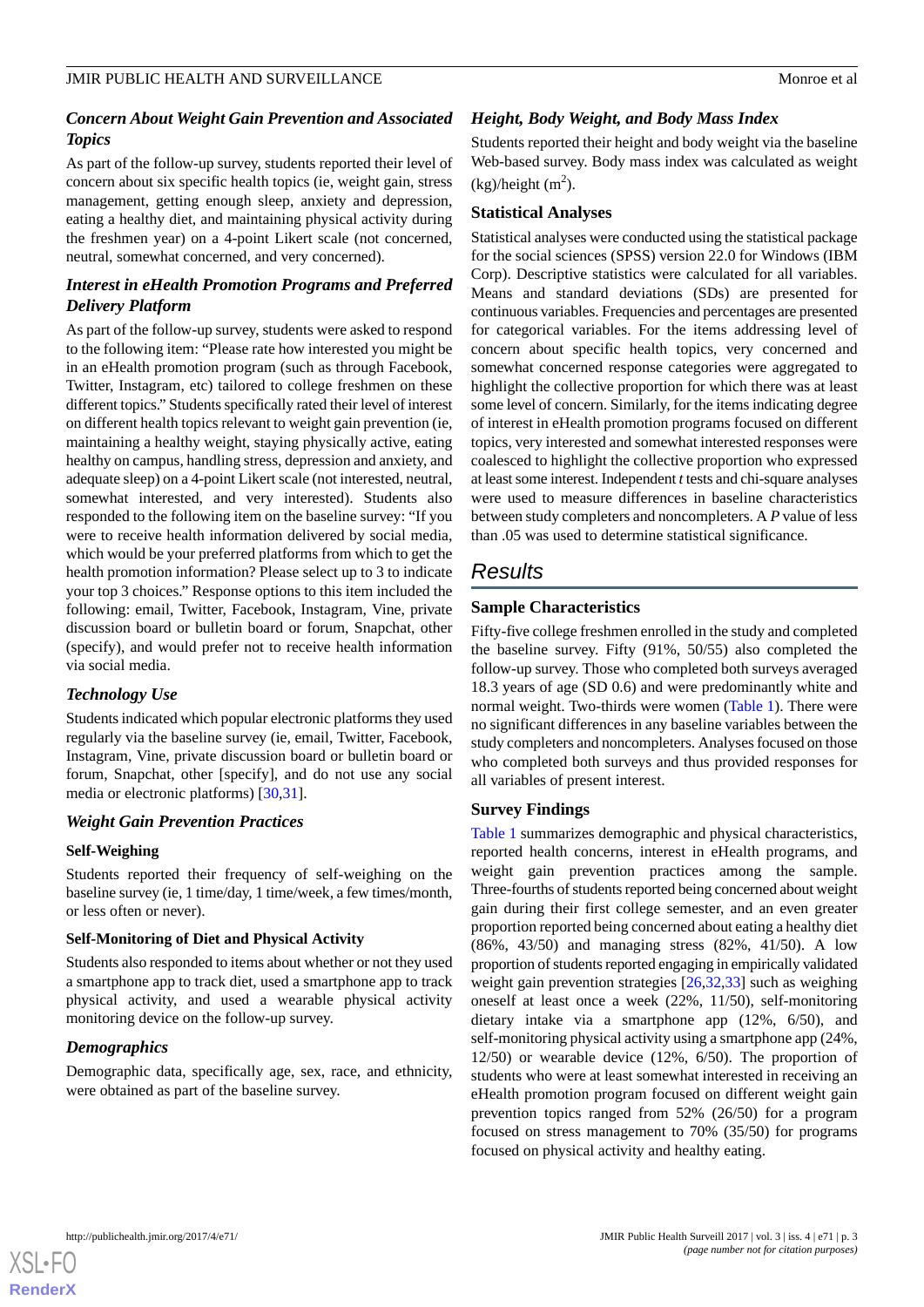## JMIR PUBLIC HEALTH AND SURVEILLANCE Monroe et al

<span id="page-5-0"></span>Table 1. Demographic and physical characteristics, reported health concerns, interest in electronic health (eHealth) programs, and weight gain prevention practices among college freshmen, fall 2015 semester.

| Measure                                                        | All $(N=50)$ |
|----------------------------------------------------------------|--------------|
| Age (years), mean $(SDa)$                                      | 18.3(0.6)    |
| Sex, n (%)                                                     |              |
| Female                                                         | 33 (66)      |
| Male                                                           | 17(34)       |
| Race, $n$ (%)                                                  |              |
| White                                                          | 43 (86)      |
| African-American                                               | 1(2)         |
| Asian                                                          | 3(6)         |
| Multiracial                                                    | 3(6)         |
| Hispanic or Latino                                             | 2(4)         |
| Self-reported height, cm, mean (SD)                            | 171.3(9.1)   |
| Self-reported weight, kg, mean (SD)                            | 63.3(1.7)    |
| Self-reported BMI <sup>b</sup> , kg/m <sup>2</sup> , mean (SD) | 21.5(2.9)    |
| Weight status based on self-reported BMI, n (%)                |              |
| Underweight                                                    | 7(14)        |
| Normal weight                                                  | 38 (76)      |
| Overweight                                                     | 5(10)        |
| Self-reported self-weighing, n (%)                             |              |
| 1 time/day                                                     | 1(2)         |
| 1 time/week                                                    | 10(20)       |
| A few times/month                                              | 15(30)       |
| Less often or never                                            | 24 (48)      |
| Use a smartphone app to track diet, $n$ (%)                    | 6(12)        |
| Use a smartphone app to track physical activity, n (%)         | 12(24)       |
| Use a wearable device to track physical activity, n (%)        | 6(12)        |
| Very or somewhat concerned about, n (%)                        |              |
| Weight gain                                                    | 37 (74)      |
| <b>Stress</b>                                                  | 41 (82)      |
| Maintaining physical activity                                  | 32(64)       |
| Healthy diet                                                   | 43 (86)      |
| Sleep                                                          | 37(74)       |
| Anxiety and depression                                         | 30(60)       |
| Very or somewhat interested in eHealth program on, n (%)       |              |
| Maintaining a healthy weight                                   | 34(68)       |
| Handling stress                                                | 26(52)       |
| Staying physically active                                      | 35 (70)      |
| Healthy eating                                                 | 35 (70)      |
| Sleep                                                          | 30(60)       |
| Anxiety and depression                                         | 27 (54)      |

<sup>a</sup>SD: standard deviation.  ${\rm ^bBMl:}$  body mass index.

[XSL](http://www.w3.org/Style/XSL)•FO **[RenderX](http://www.renderx.com/)**

http://publichealth.jmir.org/2017/4/e71/ JMIR Public Health Surveill 2017 | vol. 3 | iss. 4 | e71 | p. 4 *(page number not for citation purposes)*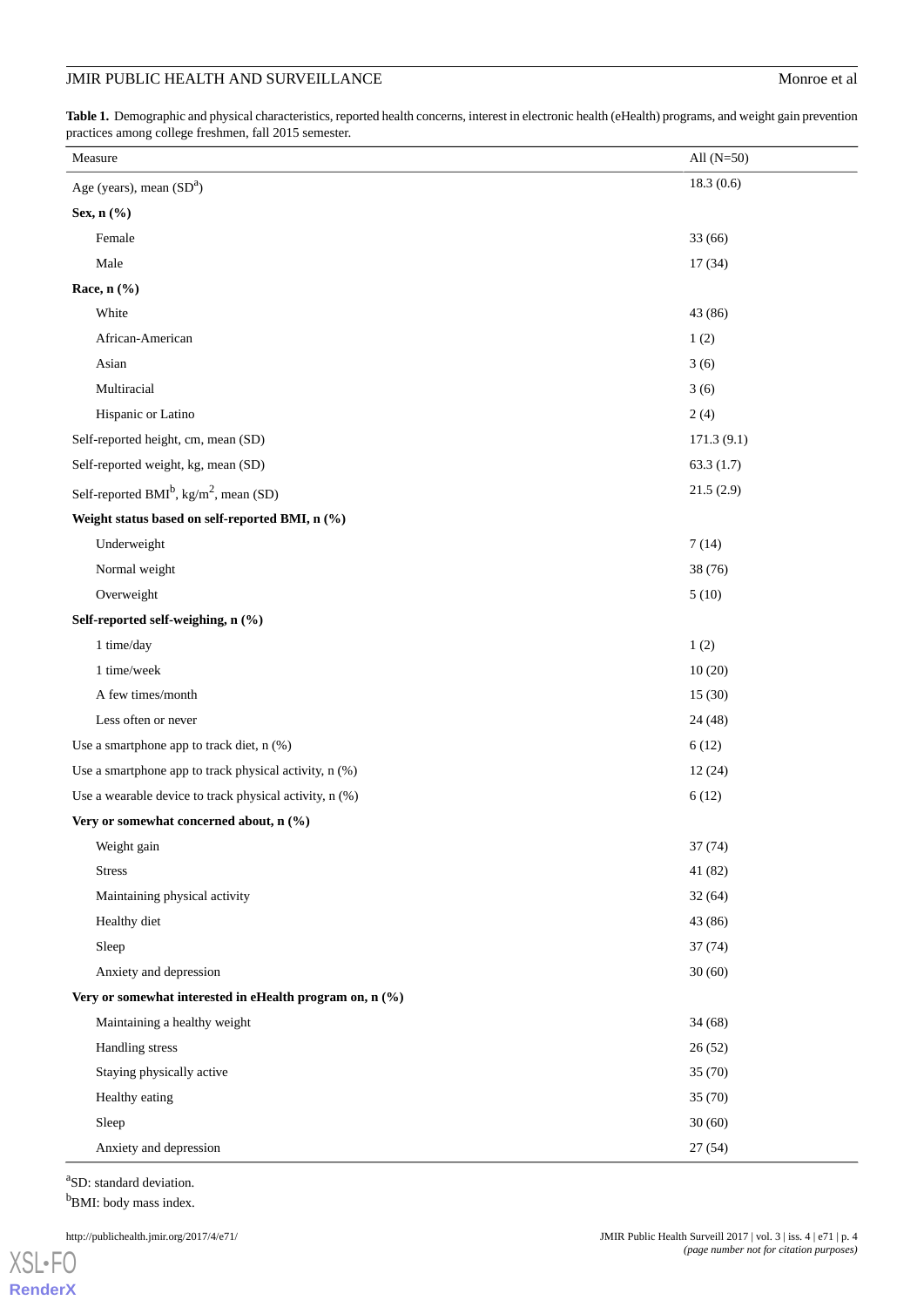<span id="page-6-0"></span>Table 2. College freshmen students' (N=50) reported current technology use and preferred methods for receiving an eHealth promotion program in their first college semester (fall 2015).

| Program delivery method                     | Currently use platform <sup>a</sup> | Prefer eHealth delivery medium <sup>b</sup> |
|---------------------------------------------|-------------------------------------|---------------------------------------------|
|                                             | $n$ (%)                             | $n(\%)$                                     |
| Email                                       | 48 (96)                             | 43 (86)                                     |
| Facebook                                    | 33 (66)                             | 20(40)                                      |
| Twitter                                     | 23(46)                              | 12(24)                                      |
| Instagram                                   | 34(68)                              | 10(20)                                      |
| Snapchat                                    | 38(76)                              | 8(16)                                       |
| Discussion board or bulletin board or forum | 1(2)                                | 3(6)                                        |
| Vine                                        | 8(16)                               | 0(0)                                        |
| Other                                       |                                     |                                             |
| Tumblr                                      | 1(2)                                | 0(0)                                        |
| Pinterest                                   | 1(2)                                | 0(0)                                        |
| Groupie                                     | 1(2)                                | 0(0)                                        |

<sup>a</sup>Forty-seven (94%, 47/50) students reported using at least one platform in addition to or other than email.

<sup>b</sup>Six (12%, 6/50) students indicated they would not prefer to receive health information via social media.

[Table 2](#page-6-0) presents results for electronic platforms utilized and preferred electronic methods for receiving a health promotion program. Of note, email was most frequently selected as a preferred platform for receiving health promotion information, with 86% (43/50) of the students identifying it as a preferred platform. Facebook represented the next most frequently selected preferred eHealth platform as it was chosen by 40% (20/50) of the students. Although Snapchat was the second most widely used platform (76%, 38/50) after email (96%, 48/50), it was one of the least preferred mediums for receiving an eHealth promotion program (16%, 8/50).

## *Discussion*

## **Summary of Principal Findings and Comparison With Existing Literature**

This formative study preliminarily suggests that a considerable proportion of college freshmen have concerns about weight gain and associated lifestyle behaviors during their first semester and are interested in receiving eHealth programs focused on different weight gain prevention topics. The findings also indicate that the technology platforms most frequently preferred for receiving eHealth programs are email and Facebook.

To our knowledge, this study is the first to provide an assessment of freshmen college students'level of concern about a range of weight gain prevention topics. The first semester of freshman year has been identified as the period of highest risk for weight gain during the college experience [\[4](#page-8-4)], and the level of concern about weight gain during this period is therefore quite relevant to considerations about how to address this issue [[16\]](#page-8-9). It is also the first study to integrate this assessment of concern with a measure of interest in and preferred delivery medium for receiving an eHealth promotion program focused on different weight gain prevention topics.

Our findings are congruent with previous studies that have gauged freshmen college students'level of concern about weight gain prevention topics [[24-](#page-9-4)[26](#page-9-5)]. For example, de Vos et al found that 50% of the normal weight students and 56% of the overweight students in their sample of 1095 college freshmen reported being concerned about their eating habits during the fall semester [\[25](#page-9-13)]. Furthermore, all first-year college students (N=45) in another previous study indicated their concern for eating healthy and being physically active by reporting that the consequences of not doing so were significant enough to try to avoid [\[24](#page-9-4)]. In this study, eating a healthy diet concerned the greatest proportion of freshmen relative to other weight gain prevention topics, and the overall concern for weight gain was evident among three-fourths of the students. Despite these concerns, most freshmen reported not practicing regular self-weighing or using technology to track their diet and physical activity, which reflect key behaviors for weight gain prevention [[26,](#page-9-5)[32,](#page-9-11)[33\]](#page-9-12). These findings are consistent with results from a qualitative assessment of first- and second-year college students' (N=43) weight gain prevention behaviors, which revealed that most students reported weighing themselves infrequently (<1-2 times/month) and not monitoring their physical activity and diet [[26\]](#page-9-5).

Nevertheless, in this study, the students' level of concern for weight gain prevention and associated topics generally paralleled their level of interest in eHealth promotion programs centered on these topics, pointing to their openness to receive guidance and support about maintaining their current weight through popular technology mediums [[17](#page-8-10)[,30](#page-9-9),[31\]](#page-9-10). However, the gap between the proportion of students who were concerned about stress (82%, 41/50) and those who were interested in an eHealth program targeting stress management (52%, 26/50) was somewhat large. Unlike more traditional weight gain prevention foci (ie, diet and physical activity), perhaps students cannot conceive how stress management can be effectively facilitated via electronic mediums [[29\]](#page-9-8), or they may simply prefer to



[XSL](http://www.w3.org/Style/XSL)•FO **[RenderX](http://www.renderx.com/)**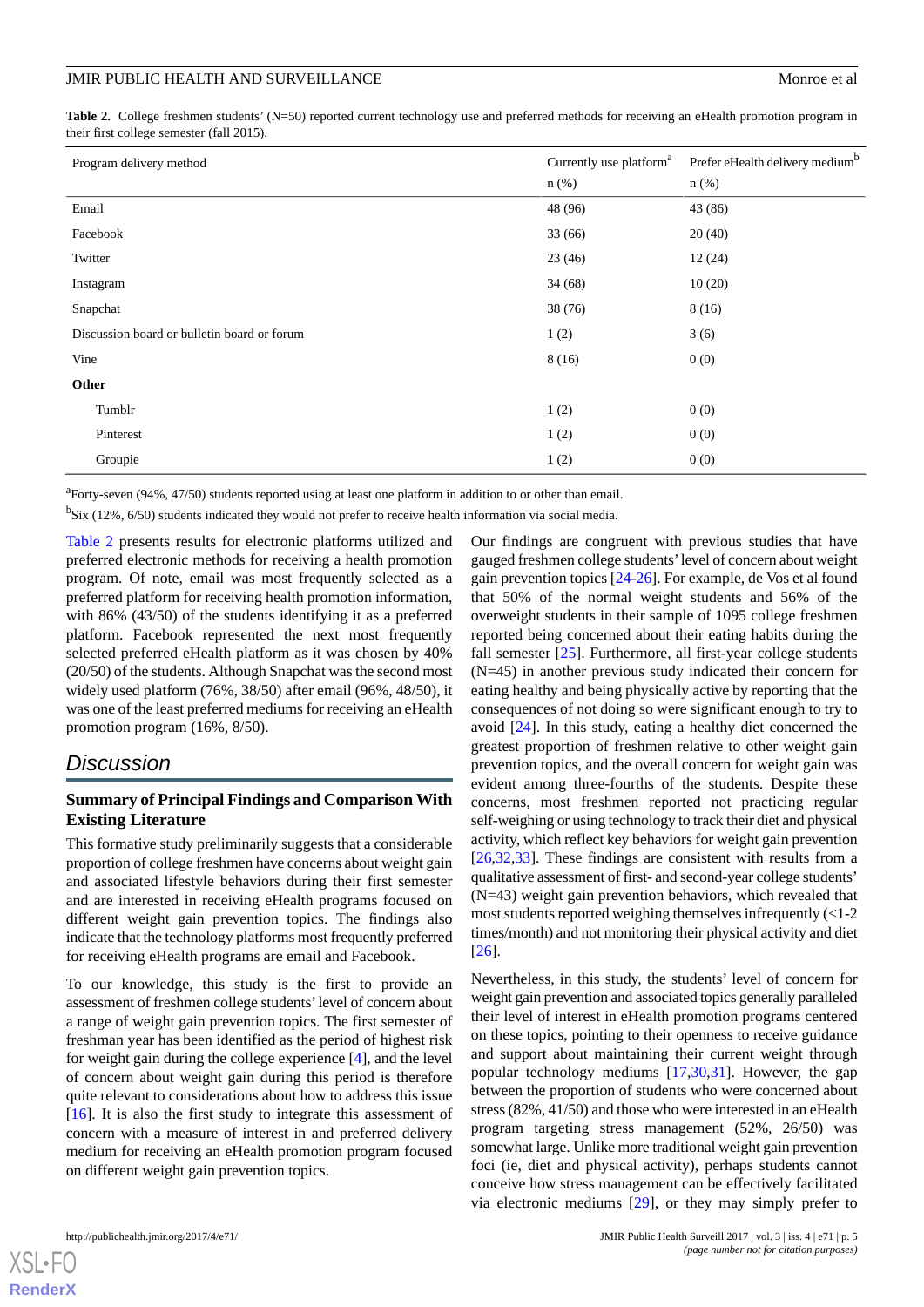receive stress management guidance through other means (eg, in person). Future research designs should employ more in-depth quantitative and qualitative assessment methods to help elucidate students'reasoning for their concerns and interests. The majority of the students' concern about stress is a particularly notable finding as the role of stress in the etiology of obesity is becoming increasingly recognized [\[34](#page-9-14),[35\]](#page-9-15). Yet, few studies in adults, let alone college freshmen, have applied a considerable focus on stress management to help facilitate a healthy weight [[36](#page-9-16)[-38](#page-9-17)]. The present findings suggest that it may be important to consider offering eHealth weight gain prevention programs targeting relevant traditional and less frequently addressed topics, particularly during students'first college semester when their concern and interest in eHealth support for most weight gain prevention topics are generally aligned.

Given that email was used and preferred as an eHealth delivery method by the highest proportion of students relative to other platforms, researchers and practitioners may want to consider employing this medium when designing electronic-based weight gain prevention programs for first-year college students [[29\]](#page-9-8). These findings are similar to previous studies in other populations [\[29](#page-9-8),[39,](#page-9-18)[40](#page-10-0)]. For instance, Quintilliani et al [\[29](#page-9-8)] electronically surveyed 397 college students about their usage patterns of and preferences for potential eHealth delivery channels. They found that 98% of respondents used email, and it was the most frequently cited preferred eHealth channel (86%). Although a distant second, Facebook was the second most frequently preferred eHealth program delivery platform in this study. Initial studies using email and Facebook among college students seeking to maintain a healthy weight or lose weight have shown promise [[23,](#page-9-2)[41](#page-10-1),[42\]](#page-10-2).

A high proportion of students in this study reported using Snapchat (76%, 38/50), which is consistent with a recent market study of 9381 college students [[43\]](#page-10-3). This market study found that most students (58%) open Snapchat first before checking other social media platforms [[43\]](#page-10-3). However, few students in this study selected Snapchat as one of their top preferred eHealth delivery methods. These findings underscore the need to ask specific questions about preference for program delivery rather than assume social usage patterns reflect health promotion preferences. There is a chance that students could not envision how health promotion program components could be delivered by Snapchat [[29\]](#page-9-8) and thus selected other platforms by default. To avoid this, perhaps researchers and practitioners seeking to extend applications of these widely used platforms from social networks to health promotion efforts targeted at college freshmen should consider providing concrete examples of how the platforms might be utilized and then asking about preference. Indeed, one of the primary advantages of technology is that it provides the opportunity to tailor the delivery of messages in such a way that the same messages can be distributed via a variety of platforms.

## **Study Limitations and Strengths**

This study was characterized by several limitations that must be considered when interpreting the findings. The sample size was small and homogeneous (primarily comprising white college students who were of normal weight). Thus, it is unknown whether different response patterns may have emerged for different subgroups of college freshmen. Similarly, it is unknown how a different target outcome (eg, weight loss) may have affected responses in certain subgroups. The sample also comprised self-selected students who may have had more interest in weight gain prevention, other health issues, and technology than those who did not volunteer. Given these factors, it may be premature to generalize the findings broadly. However, these results point to the need for further exploration into these important research questions in a larger, more diverse sample in the different contexts of weight gain prevention, weight loss, and prevention of weight regain after weight loss. Additionally, this study did not inquire about all potential preferred eHealth delivery platforms, which represents another study limitation. Assessing students' preferences for an even broader array of widely accessible technology delivery mediums (eg, mobile health tools and features) [\[44](#page-10-4)], as it relates to weight gain prevention, should be considered in future research. Similarly, this study did not inquire about preferred eHealth delivery platforms for the facilitation of different behavior change strategies (eg, social support, goal-setting, self-monitoring, and feedback) targeting different types of weight gain prevention-related behaviors. Future investigations should address this aspect and consider employing a mixed methods design to better understand the underlying reasoning behind students' responses.

Despite these limitations, this study was the first to simultaneously assess concern about and interest in receiving eHealth programs via different delivery platforms focused on a range of lifestyle topics relevant to weight gain prevention among college freshmen, expanding the focus from diet and physical activity to other areas associated with weight gain prevention, which might be pertinent to the target population. Unlike previous studies [[28,](#page-9-7)[29](#page-9-8)], this study also differentiated among various social media platforms when assessing students' preferred eHealth delivery method.

## **Conclusions**

Overall, this descriptive, formative study preliminary demonstrated that college freshmen have concerns about a range of weight gain prevention-related topics and are generally interested in receiving eHealth promotion programs focused on these topics. The greatest majority of students selected a traditional medium (ie, email) as their preferred method for receiving an eHealth program, although a substantial proportion also preferred Facebook. This study fully opens the conversation on an impactful and under-researched area, yielding findings that provide a foundation to build upon when it comes to future descriptive investigations focused on behavioral weight gain prevention among college freshmen in the digital age. Ultimately, such studies may help inform the design of future, far-reaching technology-based weight gain prevention interventions that have the potential to enhance program receptiveness, exposure, engagement, and effectiveness for college freshmen.

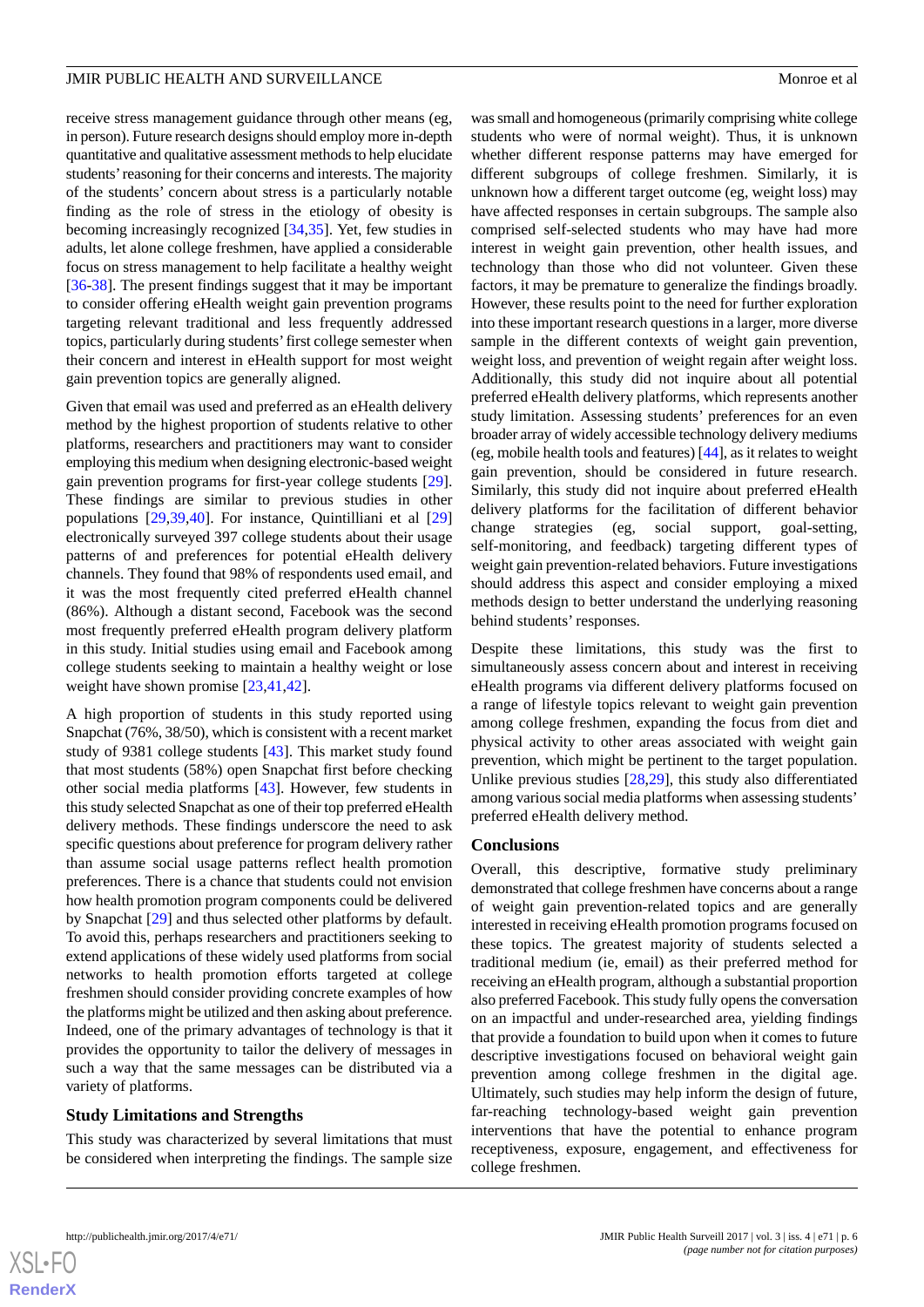## **Acknowledgments**

This study was funded by internal funds from the Technology Center to Promote Healthy Lifestyles within the Arnold School of Public Health, University of South Carolina.

## **Authors' Contributions**

DSW conceived the study and was the principal investigator. CMM took the lead in drafting the manuscript. DSW, CMM, and GT-M took the lead in study design. DSW, CMM, KM, and CAL were responsible for data collection. SW, HMB, BS, and CAL provided study design contributions. DSW, GT-M, SW, HMB, BS, and CAL edited the manuscript.

## **Conflicts of Interest**

None declared.

## <span id="page-8-0"></span>**References**

- <span id="page-8-1"></span>1. Nelson MC, Story M, Larson NI, Neumark-Sztainer D, Lytle LA. Emerging adulthood and college-aged youth: an overlooked age for weight-related behavior change. Obesity (Silver Spring) 2008 Oct;16(10):2205-2211. [doi: [10.1038/oby.2008.365](http://dx.doi.org/10.1038/oby.2008.365)] [Medline: [18719665](http://www.ncbi.nlm.nih.gov/entrez/query.fcgi?cmd=Retrieve&db=PubMed&list_uids=18719665&dopt=Abstract)]
- <span id="page-8-2"></span>2. American College Health Association. Undergraduate Student Reference Group - Executive Summary Spring 2016. 2016. URL: [http://www.acha-ncha.org/docs/](http://www.acha-ncha.org/docs/NCHA-II%20SPRING%202016%20UNDERGRADUATE%20REFERENCE%20GROUP%20EXECUTIVE%20SUMMARY.pdf) [NCHA-II%20SPRING%202016%20UNDERGRADUATE%20REFERENCE%20GROUP%20EXECUTIVE%20SUMMARY.](http://www.acha-ncha.org/docs/NCHA-II%20SPRING%202016%20UNDERGRADUATE%20REFERENCE%20GROUP%20EXECUTIVE%20SUMMARY.pdf) [pdf](http://www.acha-ncha.org/docs/NCHA-II%20SPRING%202016%20UNDERGRADUATE%20REFERENCE%20GROUP%20EXECUTIVE%20SUMMARY.pdf)[\[WebCite Cache ID 6pcbCg0Dz\]](http://www.webcitation.org/

                                            6pcbCg0Dz)
- <span id="page-8-4"></span>3. Gropper SS, Simmons KP, Connell LJ, Ulrich PV. Changes in body weight, composition, and shape: a 4-year study of college students. Appl Physiol Nutr Metab 2012 Dec;37(6):1118-1123. [doi: [10.1139/h2012-139\]](http://dx.doi.org/10.1139/h2012-139) [Medline: [22978391](http://www.ncbi.nlm.nih.gov/entrez/query.fcgi?cmd=Retrieve&db=PubMed&list_uids=22978391&dopt=Abstract)]
- 4. Gropper SS, Simmons KP, Connell LJ, Ulrich PV. Weight and body composition changes during the first three years of college. J Obes 2012 [[FREE Full text\]](http://dx.doi.org/10.1155/2012/634048) [doi: [10.1155/2012/634048](http://dx.doi.org/10.1155/2012/634048)] [Medline: [23050127\]](http://www.ncbi.nlm.nih.gov/entrez/query.fcgi?cmd=Retrieve&db=PubMed&list_uids=23050127&dopt=Abstract)
- <span id="page-8-5"></span><span id="page-8-3"></span>5. Lloyd-Richardson EE, Bailey S, Fava JL, Wing R, Tobacco Etiology Research Network. A prospective study of weight gain during the college freshman and sophomore years. Prev Med 2009 Mar;48(3):256-261 [\[FREE Full text\]](http://europepmc.org/abstract/MED/19146870) [doi: [10.1016/j.ypmed.2008.12.009\]](http://dx.doi.org/10.1016/j.ypmed.2008.12.009) [Medline: [19146870\]](http://www.ncbi.nlm.nih.gov/entrez/query.fcgi?cmd=Retrieve&db=PubMed&list_uids=19146870&dopt=Abstract)
- 6. Fedewa MV, Das BM, Evans EM, Dishman RK. Change in weight and adiposity in college students: a systematic review and meta-analysis. Am J Prev Med 2014 Nov;47(5):641-652. [doi: [10.1016/j.amepre.2014.07.035\]](http://dx.doi.org/10.1016/j.amepre.2014.07.035) [Medline: [25241201\]](http://www.ncbi.nlm.nih.gov/entrez/query.fcgi?cmd=Retrieve&db=PubMed&list_uids=25241201&dopt=Abstract)
- <span id="page-8-6"></span>7. Yong LC, Kuller LH, Rutan G, Bunker C. Longitudinal study of blood pressure: changes and determinants from adolescence to middle age. The Dormont High School follow-up study, 1957-1963 to 1989-1990. Am J Epidemiol 1993 Dec 1;138(11):973-983. [Medline: [8256782](http://www.ncbi.nlm.nih.gov/entrez/query.fcgi?cmd=Retrieve&db=PubMed&list_uids=8256782&dopt=Abstract)]
- <span id="page-8-7"></span>8. Ford ES, Williamson DF, Liu S. Weight change and diabetes incidence: findings from a national cohort of US adults. Am J Epidemiol 1997 Aug 1;146(3):214-222 [[FREE Full text](http://aje.oxfordjournals.org/cgi/pmidlookup?view=long&pmid=9247005)] [Medline: [9247005\]](http://www.ncbi.nlm.nih.gov/entrez/query.fcgi?cmd=Retrieve&db=PubMed&list_uids=9247005&dopt=Abstract)
- 9. Poirier P, Giles TD, Bray GA, Hong Y, Stern JS, Pi-Sunyer FX, et al. Obesity and cardiovascular disease: pathophysiology, evaluation, and effect of weight loss. Arterioscler Thromb Vasc Biol 2006 May;26(5):968-976 [\[FREE Full text\]](http://atvb.ahajournals.org/cgi/pmidlookup?view=long&pmid=16627822) [doi: [10.1161/01.ATV.0000216787.85457.f3](http://dx.doi.org/10.1161/01.ATV.0000216787.85457.f3)] [Medline: [16627822](http://www.ncbi.nlm.nih.gov/entrez/query.fcgi?cmd=Retrieve&db=PubMed&list_uids=16627822&dopt=Abstract)]
- 10. Barefoot JC, Heitmann BL, Helms MJ, Williams RB, Surwit RS, Siegler IC. Symptoms of depression and changes in body weight from adolescence to mid-life. Int J Obes Relat Metab Disord 1998 Jul; 22(7): 688-694. [Medline: [9705031\]](http://www.ncbi.nlm.nih.gov/entrez/query.fcgi?cmd=Retrieve&db=PubMed&list_uids=9705031&dopt=Abstract)
- 11. Serlachius A, Hamer M, Wardle J. Stress and weight change in university students in the United Kingdom. Physiol Behav 2007 Nov 23;92(4):548-553. [doi: [10.1016/j.physbeh.2007.04.032\]](http://dx.doi.org/10.1016/j.physbeh.2007.04.032) [Medline: [17537466\]](http://www.ncbi.nlm.nih.gov/entrez/query.fcgi?cmd=Retrieve&db=PubMed&list_uids=17537466&dopt=Abstract)
- 12. Quick V, Byrd-Bredbenner C, White AA, Brown O, Colby S, Shoff S, et al. Eat, sleep, work, play: associations of weight status and health-related behaviors among young adult college students. Am J Health Promot 2014;29(2):e64-e72. [doi: [10.4278/ajhp.130327-QUAN-130\]](http://dx.doi.org/10.4278/ajhp.130327-QUAN-130) [Medline: [24359179](http://www.ncbi.nlm.nih.gov/entrez/query.fcgi?cmd=Retrieve&db=PubMed&list_uids=24359179&dopt=Abstract)]
- <span id="page-8-8"></span>13. Gunes FE, Bekiroglu N, Imeryuz N, Agirbasli M. Relation between eating habits and a high body mass index among freshman students: a cross-sectional study. J Am Coll Nutr 2012 Jun;31(3):167-174. [Medline: [23204153\]](http://www.ncbi.nlm.nih.gov/entrez/query.fcgi?cmd=Retrieve&db=PubMed&list_uids=23204153&dopt=Abstract)
- <span id="page-8-9"></span>14. Jung ME, Bray SR, Martin Ginis KA. Behavior change and the freshman 15: tracking physical activity and dietary patterns in 1st-year university women. J Am Coll Health 2008 Mar;56(5):523-530. [doi: [10.3200/JACH.56.5.523-530\]](http://dx.doi.org/10.3200/JACH.56.5.523-530) [Medline: [18400664](http://www.ncbi.nlm.nih.gov/entrez/query.fcgi?cmd=Retrieve&db=PubMed&list_uids=18400664&dopt=Abstract)]
- <span id="page-8-10"></span>15. Lloyd-Richardson EE, Lucero ML, Dibello JR, Jacobson AE, Wing RR. The relationship between alcohol use, eating habits and weight change in college freshmen. Eat Behav 2008 Dec;9(4):504-508 [\[FREE Full text\]](http://europepmc.org/abstract/MED/18928916) [doi: [10.1016/j.eatbeh.2008.06.005\]](http://dx.doi.org/10.1016/j.eatbeh.2008.06.005) [Medline: [18928916\]](http://www.ncbi.nlm.nih.gov/entrez/query.fcgi?cmd=Retrieve&db=PubMed&list_uids=18928916&dopt=Abstract)
- 16. Poobalan AS, Aucott LS, Precious E, Crombie IK, Smith WC. Weight loss interventions in young people (18 to 25 year olds): a systematic review. Obes Rev 2010 Aug;11(8):580-592. [doi: [10.1111/j.1467-789X.2009.00673.x](http://dx.doi.org/10.1111/j.1467-789X.2009.00673.x)] [Medline: [19874531](http://www.ncbi.nlm.nih.gov/entrez/query.fcgi?cmd=Retrieve&db=PubMed&list_uids=19874531&dopt=Abstract)]
- 17. Smith A, Raine L, Zickuhr K. Pew Research Center. 2011. College Students and Technology URL: [http://www.](http://www.pewinternet.org/2011/07/19/college-students-and-technology/) [pewinternet.org/2011/07/19/college-students-and-technology/](http://www.pewinternet.org/2011/07/19/college-students-and-technology/) [accessed 2017-04-10] [\[WebCite Cache ID 6peJxHOIX\]](http://www.webcitation.org/

                                            6peJxHOIX)

[XSL](http://www.w3.org/Style/XSL)•FO **[RenderX](http://www.renderx.com/)**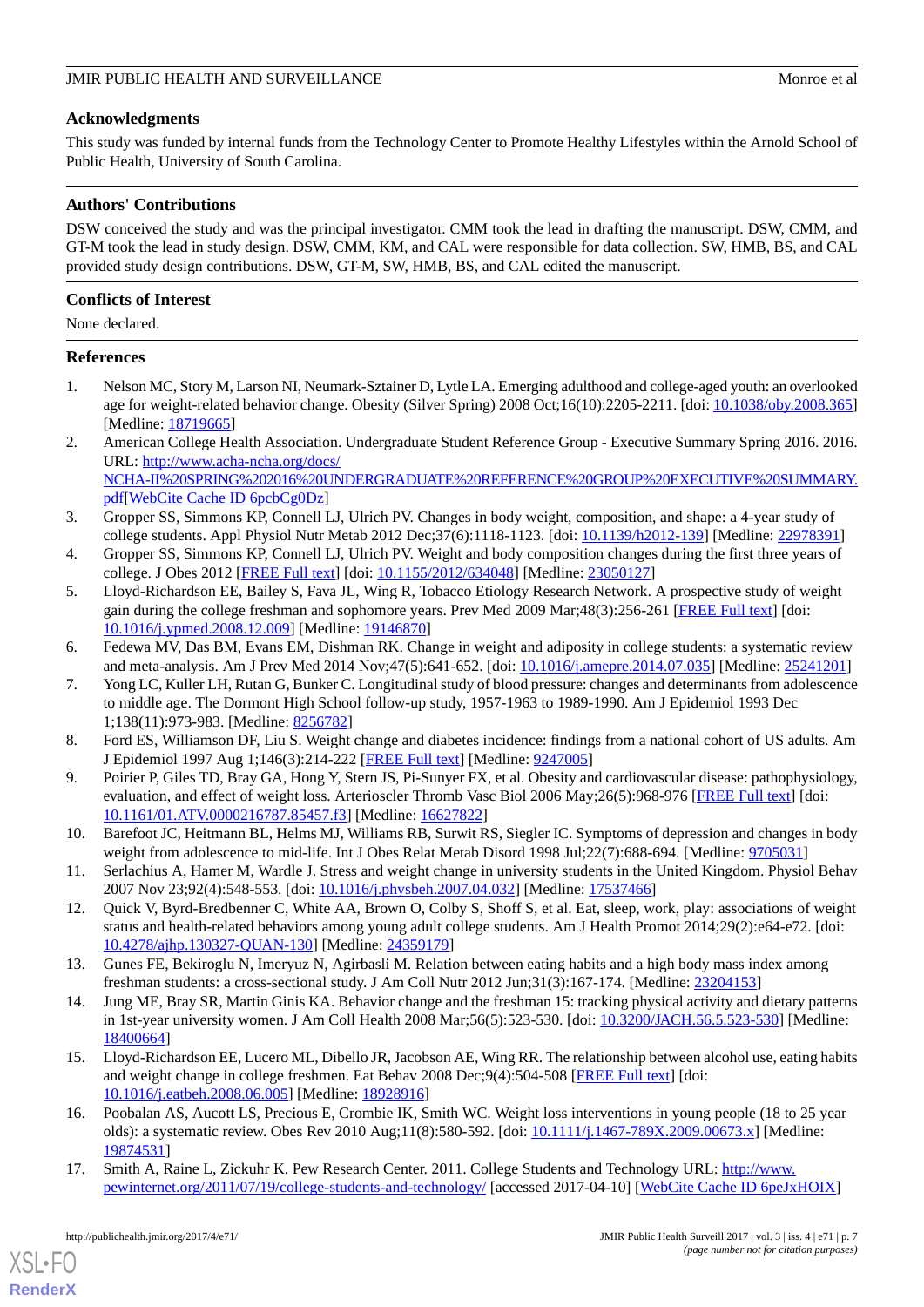- <span id="page-9-0"></span>18. Eysenbach G, CONSORT- E. CONSORT-EHEALTH: improving and standardizing evaluation reports of Web-based and mobile health interventions. J Med Internet Res 2011;13(4):e126 [[FREE Full text](http://www.jmir.org/2011/4/e126/)] [doi: [10.2196/jmir.1923](http://dx.doi.org/10.2196/jmir.1923)] [Medline: [22209829](http://www.ncbi.nlm.nih.gov/entrez/query.fcgi?cmd=Retrieve&db=PubMed&list_uids=22209829&dopt=Abstract)]
- <span id="page-9-1"></span>19. Gow RW, Trace SE, Mazzeo SE. Preventing weight gain in first year college students: an online intervention to prevent the "freshman fifteen". Eat Behav 2010 Jan;11(1):33-39 [[FREE Full text](http://europepmc.org/abstract/MED/19962118)] [doi: [10.1016/j.eatbeh.2009.08.005](http://dx.doi.org/10.1016/j.eatbeh.2009.08.005)] [Medline: [19962118](http://www.ncbi.nlm.nih.gov/entrez/query.fcgi?cmd=Retrieve&db=PubMed&list_uids=19962118&dopt=Abstract)]
- 20. Levitsky DA, Garay J, Nausbaum M, Neighbors L, Dellavalle DM. Monitoring weight daily blocks the freshman weight gain: a model for combating the epidemic of obesity. Int J Obes (Lond) 2006 Jun;30(6):1003-1010. [doi: [10.1038/sj.ijo.0803221](http://dx.doi.org/10.1038/sj.ijo.0803221)] [Medline: [16446748\]](http://www.ncbi.nlm.nih.gov/entrez/query.fcgi?cmd=Retrieve&db=PubMed&list_uids=16446748&dopt=Abstract)
- <span id="page-9-3"></span>21. Dennis EA, Potter KL, Estabrooks PA, Davy BM. Weight gain prevention for college freshmen: comparing two social cognitive theory-based interventions with and without explicit self-regulation training. J Obes 2012 [[FREE Full text](http://dx.doi.org/10.1155/2012/803769)] [doi: [10.1155/2012/803769\]](http://dx.doi.org/10.1155/2012/803769) [Medline: [22778919](http://www.ncbi.nlm.nih.gov/entrez/query.fcgi?cmd=Retrieve&db=PubMed&list_uids=22778919&dopt=Abstract)]
- <span id="page-9-2"></span>22. Lachausse RG. My student body: effects of an internet-based prevention program to decrease obesity among college students. J Am Coll Health 2012;60(4):324-330. [doi: [10.1080/07448481.2011.623333](http://dx.doi.org/10.1080/07448481.2011.623333)] [Medline: [22559092](http://www.ncbi.nlm.nih.gov/entrez/query.fcgi?cmd=Retrieve&db=PubMed&list_uids=22559092&dopt=Abstract)]
- <span id="page-9-4"></span>23. West DS, Monroe CM, Turner-McGrievy G, Sundstrom B, Larsen C, Magradey K, et al. A technology-mediated behavioral weight gain prevention intervention for college students: controlled, quasi-experimental study. J Med Internet Res 2016 Jun 13;18(6):e133 [\[FREE Full text\]](http://www.jmir.org/2016/6/e133/) [doi: [10.2196/jmir.5474\]](http://dx.doi.org/10.2196/jmir.5474) [Medline: [27296086\]](http://www.ncbi.nlm.nih.gov/entrez/query.fcgi?cmd=Retrieve&db=PubMed&list_uids=27296086&dopt=Abstract)
- <span id="page-9-13"></span>24. Das BM, Evans EM. Understanding weight management perceptions in first-year college students using the health belief model. J Am Coll Health 2014;62(7):488-497. [doi: [10.1080/07448481.2014.923429](http://dx.doi.org/10.1080/07448481.2014.923429)] [Medline: [24848103](http://www.ncbi.nlm.nih.gov/entrez/query.fcgi?cmd=Retrieve&db=PubMed&list_uids=24848103&dopt=Abstract)]
- <span id="page-9-5"></span>25. de Vos P, Hanck C, Neisingh M, Prak D, Groen H, Faas MM. Weight gain in freshman college students and perceived health. Prev Med Rep 2015;2:229-234 [[FREE Full text](https://linkinghub.elsevier.com/retrieve/pii/S2211-3355(15)00033-9)] [doi: [10.1016/j.pmedr.2015.03.008](http://dx.doi.org/10.1016/j.pmedr.2015.03.008)] [Medline: [26844076](http://www.ncbi.nlm.nih.gov/entrez/query.fcgi?cmd=Retrieve&db=PubMed&list_uids=26844076&dopt=Abstract)]
- <span id="page-9-6"></span>26. Strong KA, Parks SL, Anderson E, Winett R, Davy BM. Weight gain prevention: identifying theory-based targets for health behavior change in young adults. J Am Diet Assoc 2008 Oct;108(10):1708-1715 [\[FREE Full text\]](http://europepmc.org/abstract/MED/18926139) [doi: [10.1016/j.jada.2008.07.007](http://dx.doi.org/10.1016/j.jada.2008.07.007)] [Medline: [18926139](http://www.ncbi.nlm.nih.gov/entrez/query.fcgi?cmd=Retrieve&db=PubMed&list_uids=18926139&dopt=Abstract)]
- <span id="page-9-7"></span>27. American College Health Association. Undergraduate Student Reference Group - Data Report Spring 2016. 2016. URL: [http://www.acha-ncha.org/docs/](http://www.acha-ncha.org/docs/NCHA-II%20SPRING%202016%20UNDERGRADUATE%20REFERENCE%20GROUP%20DATA%20REPORT.pdf) [NCHA-II%20SPRING%202016%20UNDERGRADUATE%20REFERENCE%20GROUP%20DATA%20REPORT.](http://www.acha-ncha.org/docs/NCHA-II%20SPRING%202016%20UNDERGRADUATE%20REFERENCE%20GROUP%20DATA%20REPORT.pdf) [pdf](http://www.acha-ncha.org/docs/NCHA-II%20SPRING%202016%20UNDERGRADUATE%20REFERENCE%20GROUP%20DATA%20REPORT.pdf)[\[WebCite Cache ID 6pcsFmMoe\]](http://www.webcitation.org/

                                            6pcsFmMoe)
- <span id="page-9-8"></span>28. Hutchesson MJ, Morgan PJ, Callister R, Pranata I, Skinner G, Collins CE. Be positive be healthe: development and implementation of a targeted e-Health weight loss program for young women. Telemed J E Health 2016 Jun;22(6):519-528. [doi: [10.1089/tmj.2015.0085\]](http://dx.doi.org/10.1089/tmj.2015.0085) [Medline: [26701611](http://www.ncbi.nlm.nih.gov/entrez/query.fcgi?cmd=Retrieve&db=PubMed&list_uids=26701611&dopt=Abstract)]
- <span id="page-9-10"></span><span id="page-9-9"></span>29. Quintiliani LM, Whiteley JA, Johnson EJ, Viswanath K. Time availability and preference for e-health communication channels for nutrition and physical activity. J Cancer Educ 2013 Sep;28(3):408-411. [doi: [10.1007/s13187-013-0477-x\]](http://dx.doi.org/10.1007/s13187-013-0477-x) [Medline: [23653371](http://www.ncbi.nlm.nih.gov/entrez/query.fcgi?cmd=Retrieve&db=PubMed&list_uids=23653371&dopt=Abstract)]
- <span id="page-9-11"></span>30. Duggan M. Pew Research Center. 2015. Mobile Messaging and Social Media 2015 URL: [http://www.pewinternet.org/](http://www.pewinternet.org/2015/08/19/mobile-messaging-and-social-media-2015/) [2015/08/19/mobile-messaging-and-social-media-2015/](http://www.pewinternet.org/2015/08/19/mobile-messaging-and-social-media-2015/) [accessed 2017-04-10] [[WebCite Cache ID 6pfstwkv4\]](http://www.webcitation.org/

                                            6pfstwkv4)
- <span id="page-9-12"></span>31. Lenhart A. Pew Research Center. 2016. Teens, Social Media & Technology Overview 2015 URL: [http://www.pewinternet.org/](http://www.pewinternet.org/2015/04/09/teens-social-media-technology-2015/) [2015/04/09/teens-social-media-technology-2015/](http://www.pewinternet.org/2015/04/09/teens-social-media-technology-2015/) [accessed 2017-04-10] [[WebCite Cache ID 6tFopLBqR](http://www.webcitation.org/

                                            6tFopLBqR)]
- <span id="page-9-14"></span>32. VanWormer JJ, French SA, Pereira MA, Welsh EM. The impact of regular self-weighing on weight management: a systematic literature review. Int J Behav Nutr Phys Act 2008;5(1):54. [doi: [10.1186/1479-5868-5-54](http://dx.doi.org/10.1186/1479-5868-5-54)]
- <span id="page-9-15"></span>33. Burke LE, Wang J, Sevick MA. Self-monitoring in weight loss: a systematic review of the literature. J Am Diet Assoc 2011 Jan;111(1):92-102 [\[FREE Full text\]](http://europepmc.org/abstract/MED/21185970) [doi: [10.1016/j.jada.2010.10.008\]](http://dx.doi.org/10.1016/j.jada.2010.10.008) [Medline: [21185970](http://www.ncbi.nlm.nih.gov/entrez/query.fcgi?cmd=Retrieve&db=PubMed&list_uids=21185970&dopt=Abstract)]
- <span id="page-9-16"></span>34. Wardle J, Chida Y, Gibson EL, Whitaker KL, Steptoe A. Stress and adiposity: a meta-analysis of longitudinal studies. Obesity (Silver Spring) 2011 Apr;19(4):771-778 [[FREE Full text](http://dx.doi.org/10.1038/oby.2010.241)] [doi: [10.1038/oby.2010.241\]](http://dx.doi.org/10.1038/oby.2010.241) [Medline: [20948519\]](http://www.ncbi.nlm.nih.gov/entrez/query.fcgi?cmd=Retrieve&db=PubMed&list_uids=20948519&dopt=Abstract)
- 35. Holmes ME, Ekkekakis P, Eisenmann JC. The physical activity, stress and metabolic syndrome triangle: a guide to unfamiliar territory for the obesity researcher. Obes Rev 2010 Jul;11(7):492-507. [doi: [10.1111/j.1467-789X.2009.00680.x](http://dx.doi.org/10.1111/j.1467-789X.2009.00680.x)] [Medline: [19895413](http://www.ncbi.nlm.nih.gov/entrez/query.fcgi?cmd=Retrieve&db=PubMed&list_uids=19895413&dopt=Abstract)]
- <span id="page-9-17"></span>36. Webber KH, Casey EM, Mayes L, Katsumata Y, Mellin L. A comparison of a behavioral weight loss program to a stress management program: A pilot randomized controlled trial. Nutrition 2016;32(7-8):904-909. [doi: [10.1016/j.nut.2016.01.008\]](http://dx.doi.org/10.1016/j.nut.2016.01.008) [Medline: [27138110](http://www.ncbi.nlm.nih.gov/entrez/query.fcgi?cmd=Retrieve&db=PubMed&list_uids=27138110&dopt=Abstract)]
- <span id="page-9-18"></span>37. Christaki E, Kokkinos A, Costarelli V, Alexopoulos EC, Chrousos GP, Darviri C. Stress management can facilitate weight loss in Greek overweight and obese women: a pilot study. J Hum Nutr Diet 2013 Jul;26(Suppl 1):132-139. [doi: [10.1111/jhn.12086](http://dx.doi.org/10.1111/jhn.12086)] [Medline: [23627835\]](http://www.ncbi.nlm.nih.gov/entrez/query.fcgi?cmd=Retrieve&db=PubMed&list_uids=23627835&dopt=Abstract)
- 38. Cox TL, Krukowski R, Love SJ, Eddings K, DiCarlo M, Chang JY, et al. Stress management-augmented behavioral weight loss intervention for African American women: a pilot, randomized controlled trial. Health Educ Behav 2013 Feb;40(1):78-87. [doi: [10.1177/1090198112439411](http://dx.doi.org/10.1177/1090198112439411)] [Medline: [22505570\]](http://www.ncbi.nlm.nih.gov/entrez/query.fcgi?cmd=Retrieve&db=PubMed&list_uids=22505570&dopt=Abstract)
- 39. Kim DJ, Choo EK, Ranney ML. Impact of gender on patient preferences for technology-based behavioral interventions. West J Emerg Med 2014 Aug;15(5):593-599 [[FREE Full text](http://escholarship.org/uc/item/43z5n12b)] [doi: [10.5811/westjem.2014.4.21448](http://dx.doi.org/10.5811/westjem.2014.4.21448)] [Medline: [25157307](http://www.ncbi.nlm.nih.gov/entrez/query.fcgi?cmd=Retrieve&db=PubMed&list_uids=25157307&dopt=Abstract)]

[XSL](http://www.w3.org/Style/XSL)•FO **[RenderX](http://www.renderx.com/)**